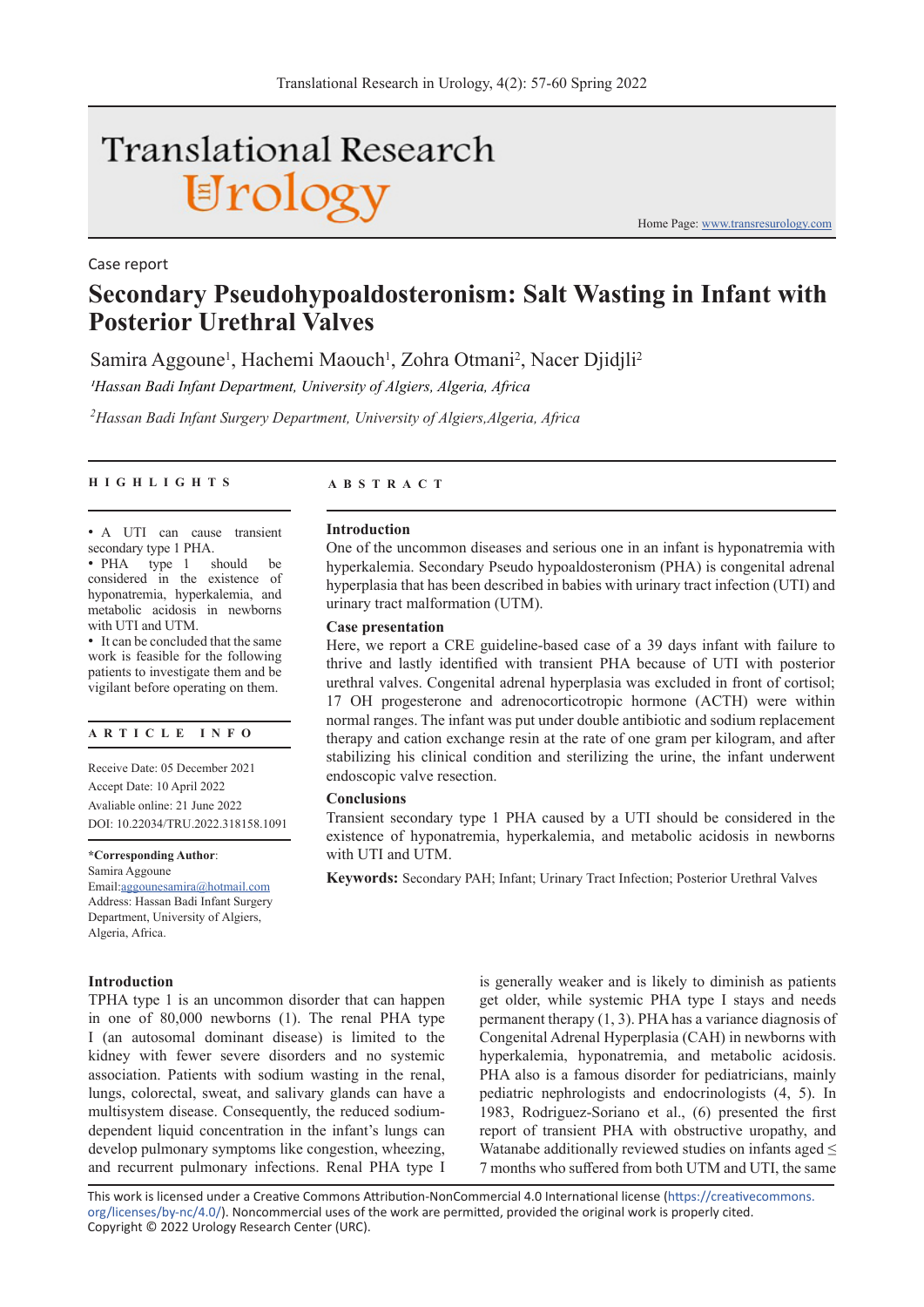|                        | <b>First day</b> | Second day | Third day | <b>Fourth day</b> | <b>Fifth day</b> | Sixth day | <b>Seventh day</b> |
|------------------------|------------------|------------|-----------|-------------------|------------------|-----------|--------------------|
| <b>Urine Volume</b>    | 400              | 800        | 600       | 500               | 500              | 400       | 400                |
| <b>Serum Sodium</b>    |                  | 28         | 29        | 130               | 130              | 132       |                    |
| <b>Serum Potassium</b> | 6.5              |            |           | 5.4               |                  |           |                    |

**Table 1.** Evolution of blood and urine parameters

as our case (7).

Secondary PHA may happen mostly in newborns connected to UTI and UTM, such as hydronephrosis, ureteropelvic junction obstruction, vesicoureteral reflux, and posterior urethral valve (8). In this case report, we described an Infant boy aged 39 days with physical abnormalities of the urinary tract diagnosis with transient type 1 PHA caused by a UTI.

### **Case presentation**

Infant boy aged 39 days, bilateral hydronephrosis was detected in the antenatal ultrasonography (USG), delivered over the cesarean section in the 37th week of pregnancy (3700g weight). Our case reports are based on CARE guidelines, and the patients' parent agreed to report his case after signing the written informed consent. He had an excellent adaptation to extrauterine life, under mixed breastfeeding from birth, polled since the third day of life because he had difficulty urinating and interrupted urination. On his clinical examination, the infant was febrile at 39ºC with suitable weight growth:4.5 kg. His Height is 55cm, and he has a cranial perimeter of 37 cm. We noticed a cloudy appearance of urine.

On the second day of his hospitalization, the infant presents signs of dehydration with the excavation of the eyeballs; the losses are then estimated at 7%, diuresis of 800 cc/24h soit 08 cc/kg/h. The blood pressure was 80/50 mmHg; the heart rate was 130/min. The examination of the genitourinary organs did not note the existence of malformations

Laboratory examinations showed normal blood counts (CBCs), and a C-reactive protein level (CRP) of 96 mg /l. A urinalysis and microscopic urine examination found a urinary tract infection with a klebsiella cloacae. Urea was 0.20g/l; Creatinine was 6.5mg/l, potassium 6,5meq / l, and sodium 135meq / l; blood gas analysis was normal. below is the table of the evolution of the infant's blood and urinary parameters (Table 1). Congenital adrenal hyperplasia was excluded in front of cortisol, 17 OH progesterone and ACTH were within normal ranges, and secondary PHA1 due to obstructive uropathy was diagnosed with renin level at 50 mg/ml (Nl: 20), and the aldosterone level was at 2942 pml/l (Nl: 01 Mois – 02 Ans: 20-1100 pm/ml). The infant was put under double antibiotic and sodium replacement therapy and cation exchange resin at the rate of one gram per kilogram. After stabilizing his clinical condition and sterilizing the

urine, the infant underwent endoscopic valve resection. At the last visit, after one month of endoscopic resection, the patient did not receive any additional therapy for one month, and the level of potassium was average.

#### **Discussion**

Several studies have previously described the Renal tubular resistance to aldosterone in patients with several UTM, which, in some cases, the electrolyte imbalance was problematic and even life-threatening (5, 6, 9, 10). The S-PHA can happen more frequently in boys, but no apparent reason has been offered in the texts yet. More incidence of UTI in boys is suspected of playing a role, together with the higher frequency of obstructive uropathies (11, 14). Its mechanism is unclear, but it is hypothesized that it might be the consequence of parenchymal scarring secondary to obstruction and tubular aldosterone resistance secondary to endotoxin damage of the aldosterone cytokinesis from cytokines such as TGF-β (7). Then, it is thought that tubular immaturity can cause the pathogenesis of the disease for the reason that this would involve elevated aldosterone levels to keep electrolyte balance (15). It is believed that UTI and urinary tract obstruction can trigger the increased aldosterone resistance in renal tubules directly (unusual cellular response) and indirectly (hormone levels change) (16).

PHA is a renal tubular resistance to aldosterone activity with a heterogeneous group of disorders of electrolytes. The impact of urinary tract obstruction on the growing kidney can be defined based on the time of onset, location, and degree of obstruction. Ureteral obstruction in the first trimester of pregnancy can cause dysplasia of the renal parenchyma and decrease the nephrons. In newborns, incomplete ureteral obstruction initiates renal vasoconstriction, glomerular hypoperfusion, impaired ipsilateral renal growth, and interstitial fibrosis. The healing of renal function following relief of urinary tract obstruction is connected to the patient's age (17). The seriousness of medical and laboratory indications at the diagnosis is contrarywise connected to the patient's age, varying from a newborn life-threatening salt-wasting syndrome to an asymptomatic adult increase of plasma aldosterone concentrations. Some additional indications suggested the revealed obstructive uropathy as the original cause of Pseudohypoaldosteronism. Two-sided obstructive uropathy is the leading cause of PHA because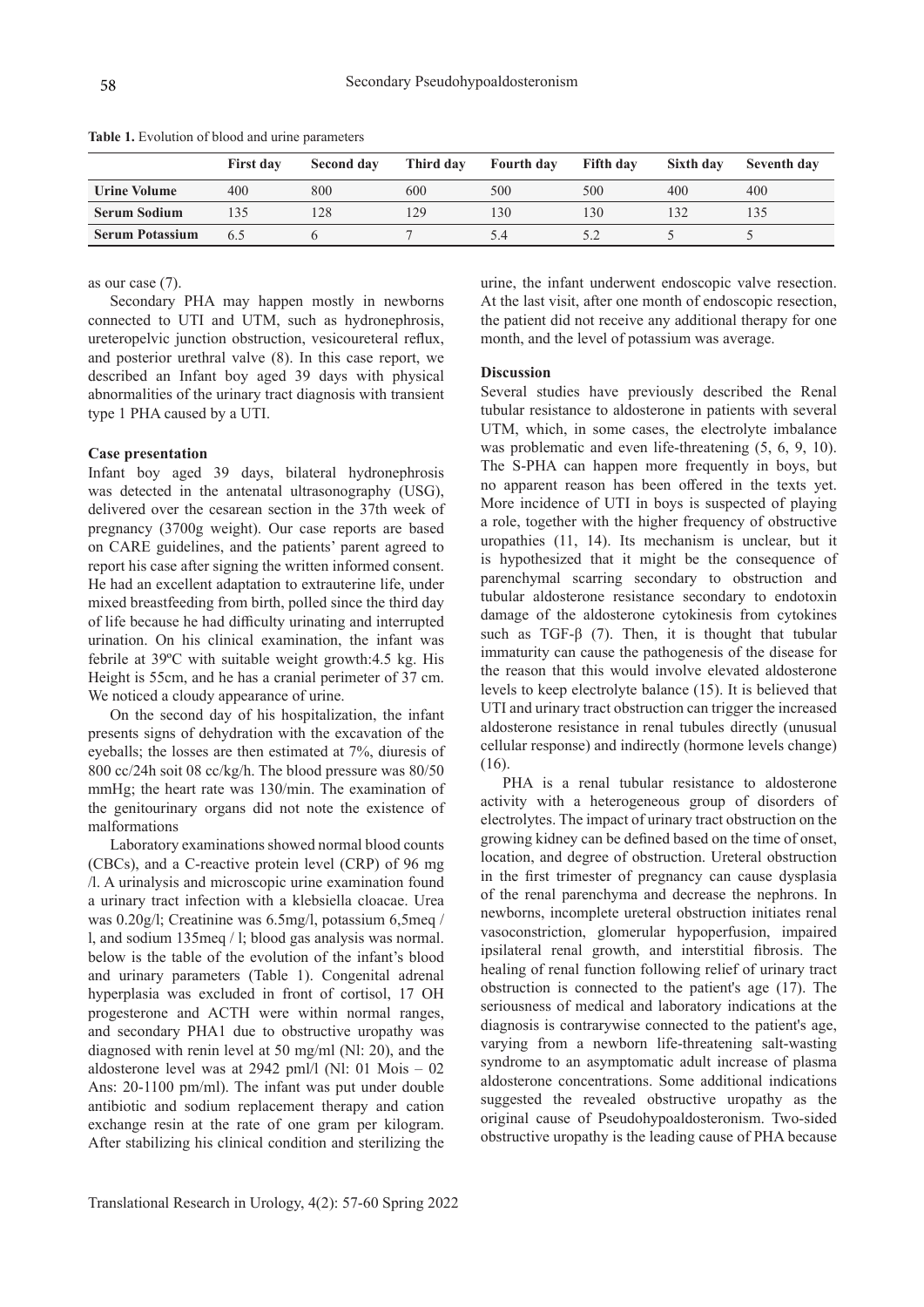of the aldosterone insensitivity to the tubules. Acute pyelonephritis in companies with urinary tract anomalies enhances the risk of PHA, even though both can produce aldosterone unresponsiveness independently, like our case report (18). It results in Pseudohypoaldosteronism, mainly affecting nonspecific symptoms like reduced feeding, inadequate weight gain, nausea, failure to thrive, and dehydration.

Some cases have indicated uncontrollable seizures with sequelae, electrolyte abnormalities, and cardiac arrest (19). The symptoms can solve with intravenous fluids (IV), electrolyte correction, and antibiotic therapy. Therefore, early identification is necessary to avoid severe complications and sequelae. Some symptoms get milder as the patient aged, and salt replacement usually is not necessary for patients aged  $\geq 2$  years. In a comprehensive study of sixty patients less than seven months of age, secondary PHA-1 was reported. The treatment of PHA consists of 0.9% sodium chloride infusion, normalization of potassium levels, antibiotic therapy, and surgical intervention when indicated (relief of urinary obstruction) (19).

# **Conclusions**

Transient secondary type 1 PHA caused by a UTI should be considered in the existence of hyponatremia, hyperkalemia, and metabolic acidosis in newborns with UTI and UTM. The primary treatment strategy on the first to adjust electrolyte defects and, after that, deal with the underlying infection and malformation.

#### **Authors' contributions**

All authors contributed equally.

#### **Acknowledgements**

Special thanks to the Infantile Surgery Team to collaborate to operate on this little infant and the residents of the department, in particular, Dr. Oulad Abdellah.

# **Conflict of interest**

The author declares that there is no conflict of interest.

#### **Funding**

There is no funding.

# **Ethical statement**

Our case reports are based on CARE guidelines, and the patient's parent agreed to report his case after signing the written informed consent.

# **Data availability**

Data will be provided on request.

# **Abbreviations**

| <b>ACTH</b> | Adrenocorticotropic hormone        |  |
|-------------|------------------------------------|--|
| <b>CAH</b>  | Congenital adrenal hyperplasia     |  |
| <b>CRP</b>  | C-reactive protein                 |  |
| <b>PHA</b>  | Secondary Pseudo hypoaldosteronism |  |
| <b>USG</b>  | Ultrasonography                    |  |
| <b>UTI</b>  | Urinary tract infection            |  |
| <b>UTM</b>  | Urinary tract malformation         |  |